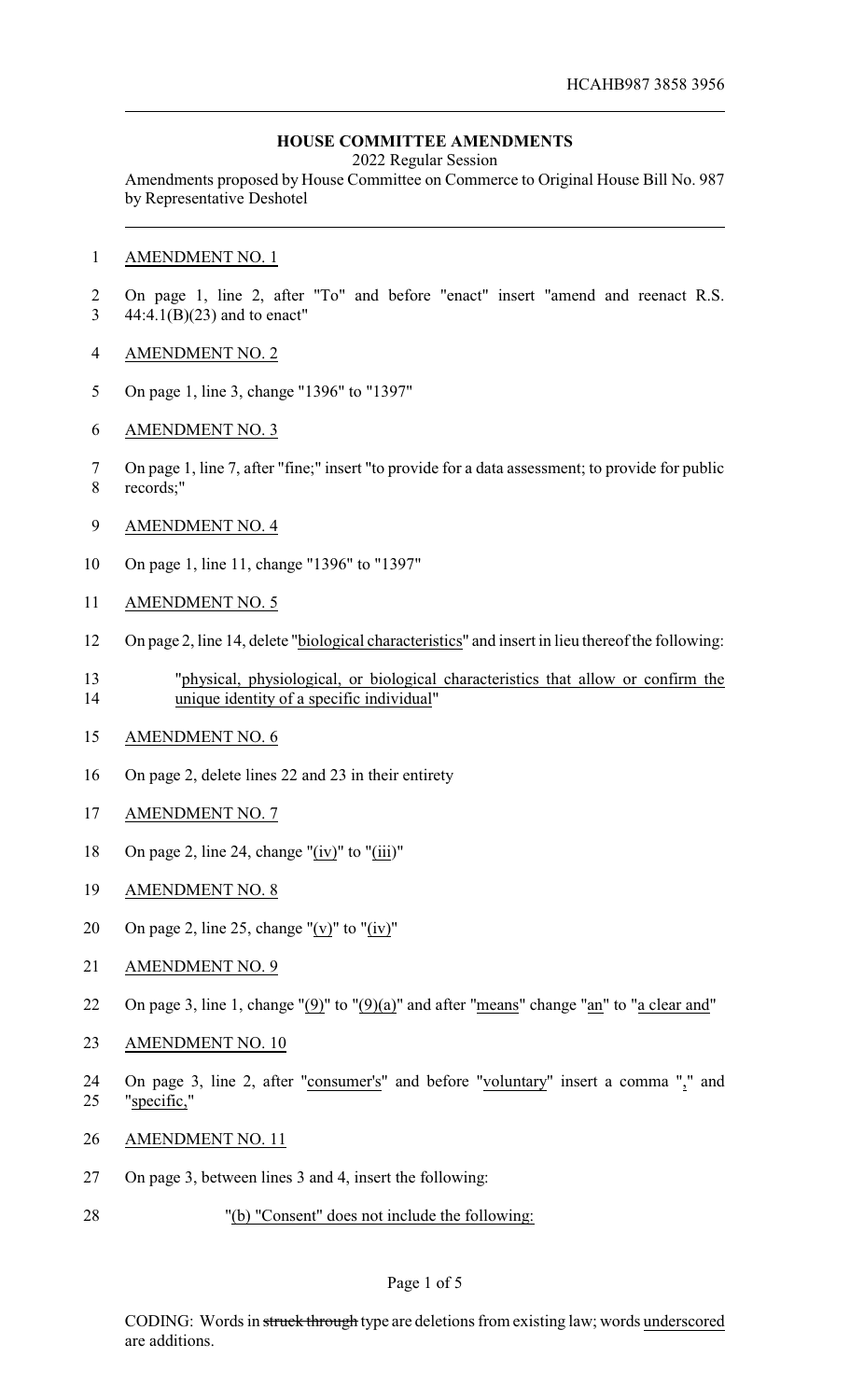| $\mathbf{1}$<br>$\sqrt{2}$<br>$\overline{\mathbf{3}}$ | (i) Acceptance of general or broad terms of use or a similar document that<br>contains descriptions of personal data processing along with other unrelated                                                                                                                                         |
|-------------------------------------------------------|----------------------------------------------------------------------------------------------------------------------------------------------------------------------------------------------------------------------------------------------------------------------------------------------------|
| $\overline{4}$                                        | information.<br>(ii) Hovering over, muting, pausing, or closing a given piece of content."                                                                                                                                                                                                         |
| 5                                                     | <b>AMENDMENT NO. 12</b>                                                                                                                                                                                                                                                                            |
| 6                                                     | On page 3, delete lines 22 and 23 in their entirety and insert in lieu thereof the following:                                                                                                                                                                                                      |
| $\tau$<br>8                                           | "(a) Cannot reasonably be used to infer information about, or otherwise be<br>linked to, an identified individual, device, or household."                                                                                                                                                          |
| 9                                                     | <b>AMENDMENT NO. 13</b>                                                                                                                                                                                                                                                                            |
| 10                                                    | On page 4, line 2, after "in" and before "this" delete "Items (i) and (ii) of"                                                                                                                                                                                                                     |
| 11                                                    | <b>AMENDMENT NO. 14</b>                                                                                                                                                                                                                                                                            |
| 12                                                    | On page 4, delete lines 18 and 19 in their entirety and insert in lieu thereof the following:                                                                                                                                                                                                      |
| 13<br>14<br>15<br>16                                  | "(20) "Identified individual" or "identifiable individual" means an individual<br>who can be readily identified, either directly or indirectly, in particular or by<br>reference to an identifier such as a name, an identification number, specific<br>geolocation data, or an online identifier. |
| 17                                                    | <b>AMENDMENT NO. 15</b>                                                                                                                                                                                                                                                                            |
| 18<br>19                                              | On page 5, line 6, after "data" and before "aggregated" change the comma "," to a period "."<br>and delete the remainder of the line                                                                                                                                                               |
| 20                                                    | <b>AMENDMENT NO. 16</b>                                                                                                                                                                                                                                                                            |
| 21                                                    | On page 5, delete line 7 in its entirety                                                                                                                                                                                                                                                           |
| 22                                                    | <b>AMENDMENT NO. 17</b>                                                                                                                                                                                                                                                                            |
| 23                                                    | On page 5, delete lines 15 through 21 in their entirety                                                                                                                                                                                                                                            |
| 24                                                    | <b>AMENDMENT NO. 18</b>                                                                                                                                                                                                                                                                            |
| 25                                                    | On page 5, line 22, change "(29)" to "(28)"                                                                                                                                                                                                                                                        |
| 26                                                    | <b>AMENDMENT NO. 19</b>                                                                                                                                                                                                                                                                            |
| 27                                                    | On page 5, line 29, change "(30)" to "(29)"                                                                                                                                                                                                                                                        |
| 28                                                    | <b>AMENDMENT NO. 20</b>                                                                                                                                                                                                                                                                            |
| 29                                                    | On page 6, line 1, change " $(31)(a)$ " to " $(30)(a)$ "                                                                                                                                                                                                                                           |
| 30                                                    | <b>AMENDMENT NO. 21</b>                                                                                                                                                                                                                                                                            |
| 31                                                    | On page 6, line 2, after "monetary" and before "consideration" insert "or other valuable"                                                                                                                                                                                                          |
| 32                                                    | <b>AMENDMENT NO. 22</b>                                                                                                                                                                                                                                                                            |
| 33                                                    | On page 6, line 25, change " $(32)(a)$ " to " $(31)(a)$ "                                                                                                                                                                                                                                          |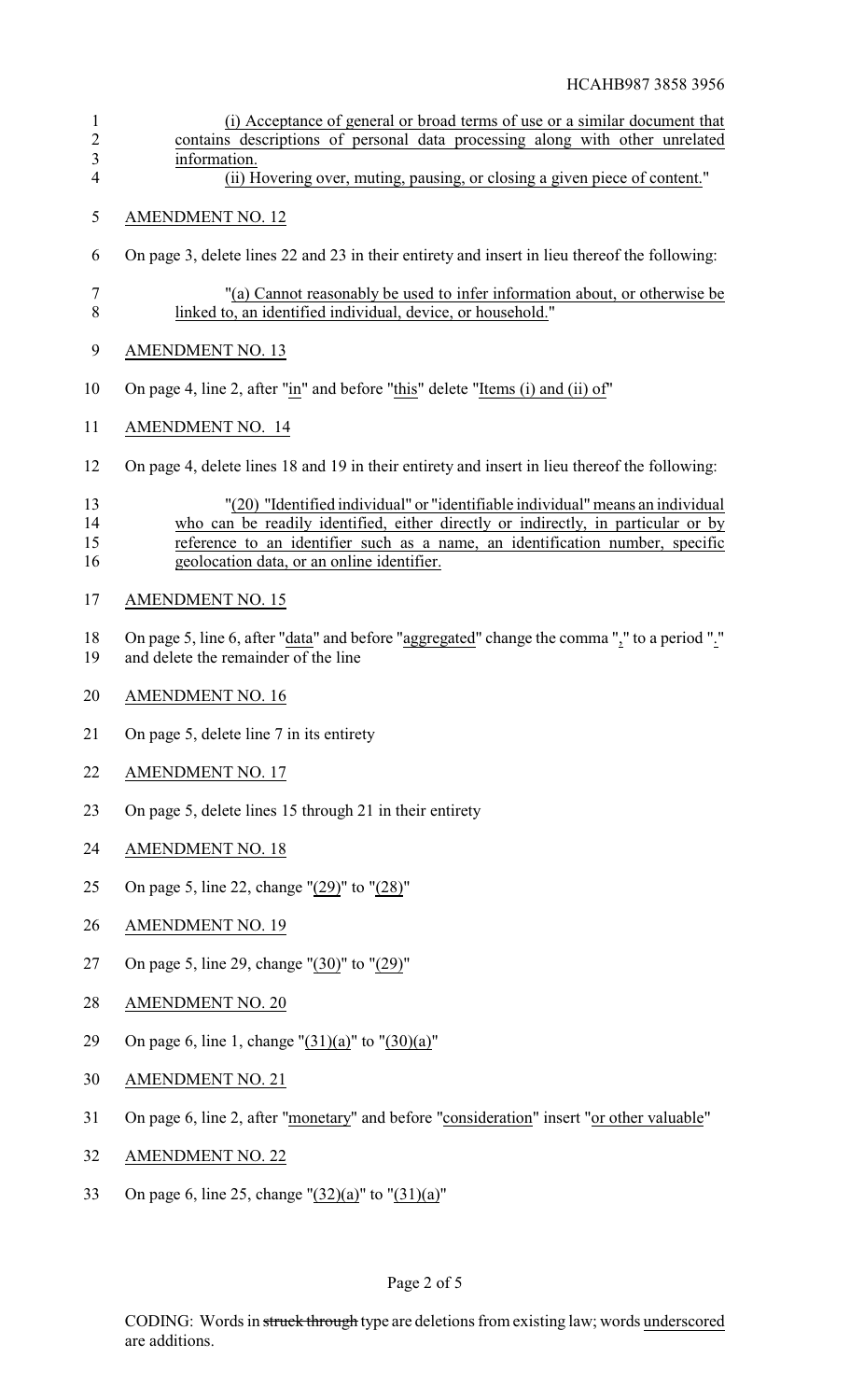- AMENDMENT NO. 23
- On page 7, between lines 7 and 8, insert the following:
- "(iv) Biometric data."
- AMENDMENT NO. 24
- On page 7, line 16, change "(33)(a)" to "(32)(a)"
- AMENDMENT NO. 25
- On page 7, line 19, change "seven" to "eight"
- AMENDMENT NO. 26
- On page 7, line 24, change "(34)(a)" to "(33)(a)"
- AMENDMENT NO. 27
- On page 8, line 9, change "(35)" to "(34)"
- AMENDMENT NO. 28
- On page 8, line 12, change "(36)" to "(35)"
- AMENDMENT NO. 29
- On page 12, between lines 21 and 22, insert the following:
- "(4) Correct inaccuracies in the consumer's personal data. (5) Delete the consumer's personal data."
- AMENDMENT NO. 30
- On page 12, delete lines 22 and 23 in their entirety
- AMENDMENT NO. 31
- On page 12, line 24, change "(5)" to "(6)"
- AMENDMENT NO. 32
- On page 17, line 19, delete "or pseudonymous data"
- AMENDMENT NO. 33
- On page 17, line 22, delete "or pseudonymous data"
- AMENDMENT NO. 34
- On page 18, delete lines 12 through 16 in their entirety
- AMENDMENT NO. 35
- 29 On page 18, line 17, change " $C$ ." to " $B$ ." and delete "pseudonymous data or"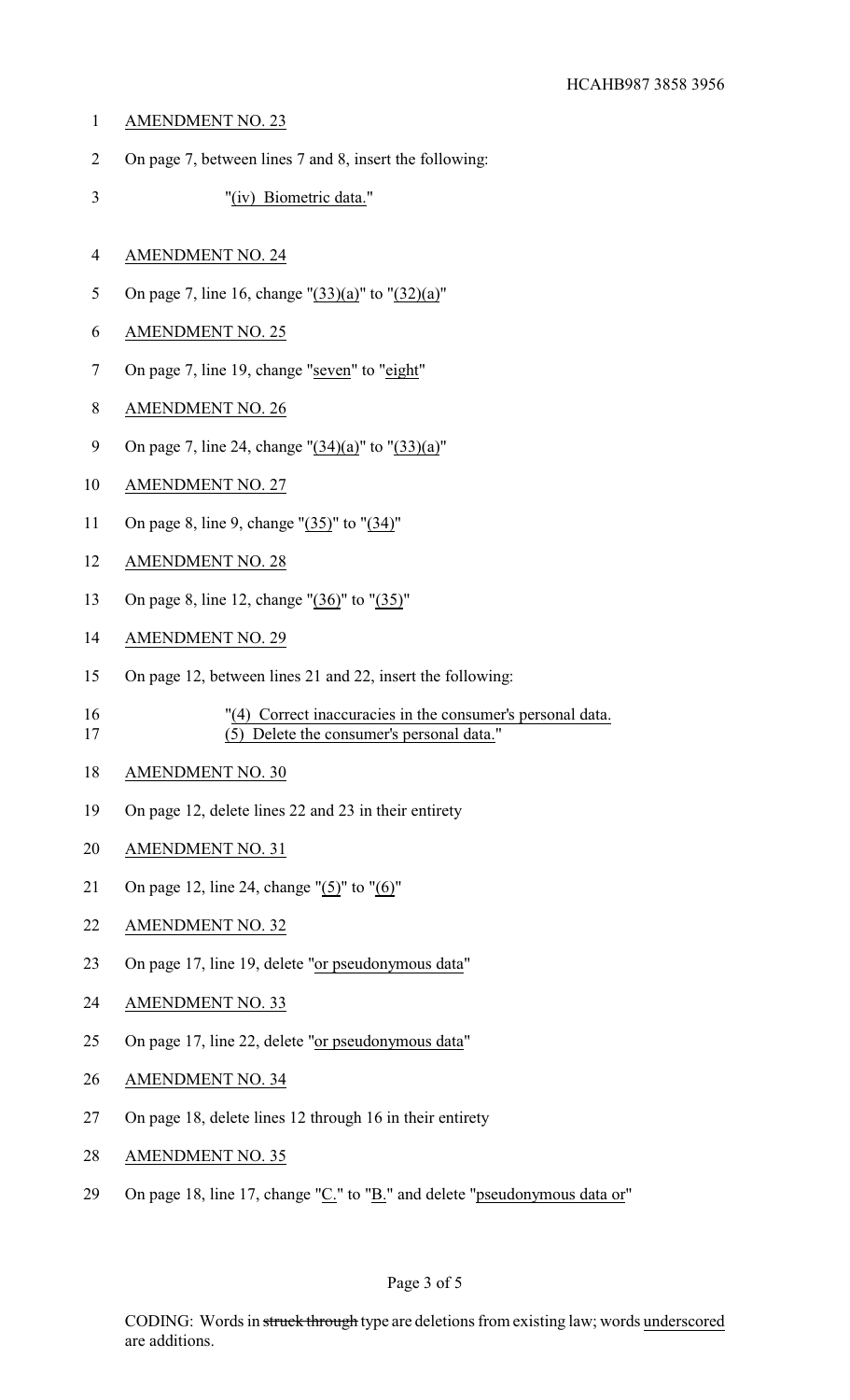- AMENDMENT NO. 36 On page 18, delete "pseudonymous" AMENDMENT NO. 37 On page 18, at the beginning of line 20, delete "data or"
	- AMENDMENT NO. 38
	- On page 22, between lines 21 and 22, insert the following:
	- "§1395. Data protection assessments
- A. A controller shall not conduct processing that presents a heightened risk of harm to a consumer without conducting and documenting a data protection assessment of each of its processing activities that involve personal data acquired on or after the effective date of this Chapter that present a heightened risk of harm to a consumer.
- B. For purposes of this Section, "processing that presents a heightened risk of harm to a consumer" includes all of the following:
- (1) Processing personal data for purposes of targeted advertising or for profiling if the profiling presents a reasonably foreseeable risk of any of the following:
- 18 (a) Unfair or deceptive treatment of consumers.<br>
(b) Unlawful disparate impact on consumers.
- 19 (b) Unlawful disparate impact on consumers.<br>20 (c) Financial or physical injury to consumers
	- (c) Financial or physical injury to consumers.
- (d) An intrusion, physical or otherwise, upon the solitude or seclusion, or the private affairs or concerns of consumers, if the intrusion would be offensive to a reasonable person.
- (e) Other substantial injury to consumers.
- (2) Selling personal data.
- 26 (3) Processing sensitive data.

 C. Data protection assessments shall identify and weigh the benefits that may 28 flow, directly and indirectly, from the processing to the controller, the consumer, 29 other stakeholders, and the public against the potential risks to the rights of the 29 other stakeholders, and the public against the potential risks to the rights of the<br>30 consumer associated with the processing as mitigated by safeguards that the 30 consumer associated with the processing, as mitigated by safeguards that the controller can employ to reduce the risks. The controller shall factor into this controller can employ to reduce the risks. The controller shall factor into this 32 assessment the use of deidentified data and the reasonable expectations of consumers, as well as the context of the processing and the relationship between the consumers, as well as the context of the processing and the relationship between the controller and the consumer whose personal data will be processed.

 D. A controller shall make the data protection assessment available to the attorney general upon request. The attorney general may evaluate the data protection assessment for compliance with the duties provided for in this Chapter. Data 38 protection assessments are confidential and exempt from public inspection and<br>39 convingunder the Louisiana Public Records Act as provided in R S 44.1 et seq. The copying under the Louisiana Public Records Act as provided in R.S. 44:1 et seq. The disclosure of a data protection assessment pursuant to a request from the attorney general pursuant to this Subsection does not constitute a waiver of any attorney-client privilege or work-product protection that might otherwise exist with respect to the assessment and any information contained in the assessment.

# E. A single data protection assessment may address a comparable set of processing operations that include similar activities.

- F. Data protection assessment requirements apply to processing activities created or generated after December 1, 2023."
- AMENDMENT NO. 39
- On page 22, change "§1395." to "§1396."